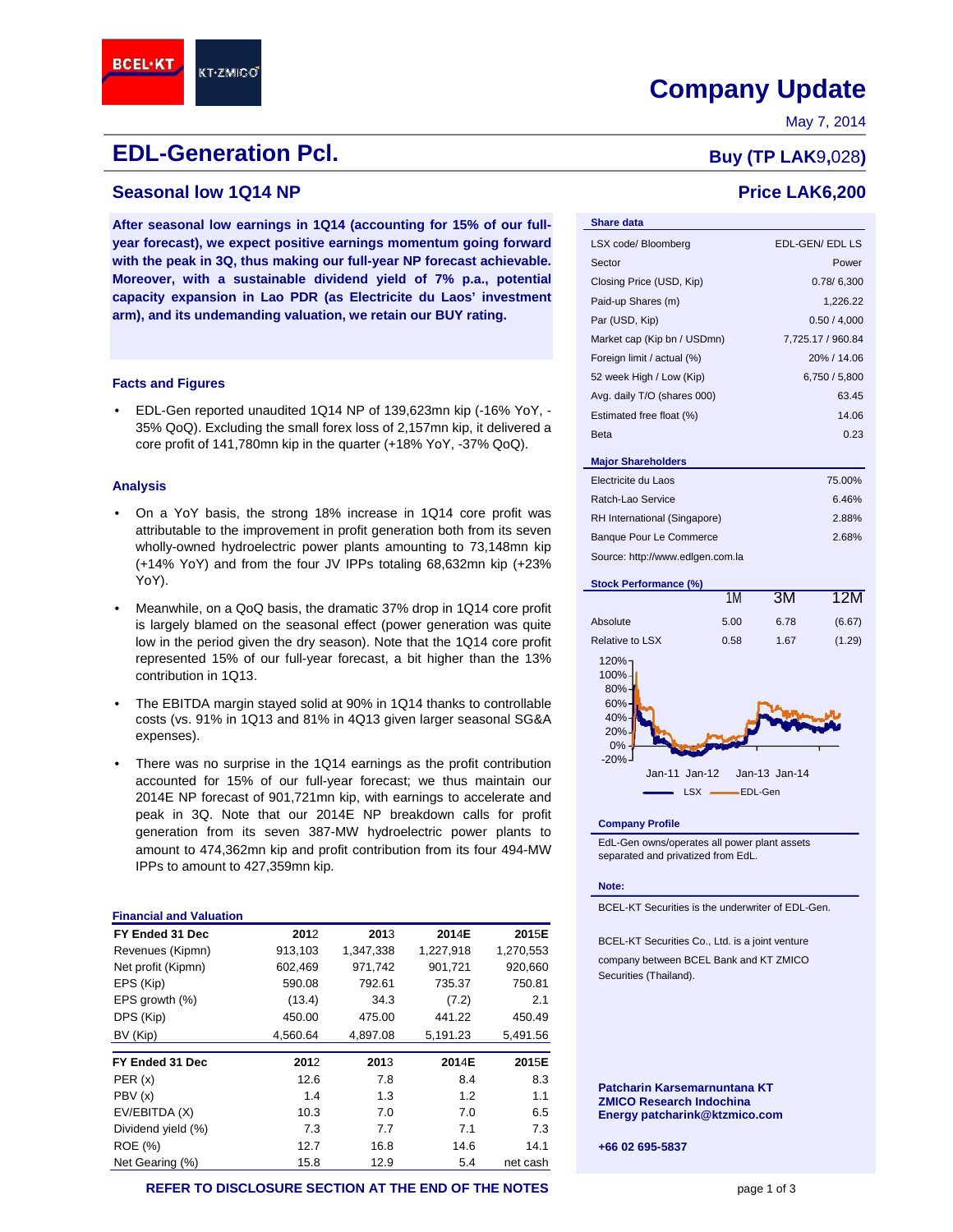# **Figure 1: EDL-Gen's 1Q14 earnings results**

| <b>Financial Summary</b>         |             |           |             |        |        |            |         | <b>YTD</b> |
|----------------------------------|-------------|-----------|-------------|--------|--------|------------|---------|------------|
|                                  | <b>1Q13</b> | 4Q13      | <b>1Q14</b> | % YoY  | % QoQ  | 2014E      | % YoY   | (% of 14E) |
| <b>Electricity sales</b>         | 141,348     | 214,003   | 147,543     | 4.4    | (31.1) | 796,748    | (7.6)   | 18.5       |
| Cost of sales                    | (47, 705)   | (51, 532) | (44,069)    | (7.6)  | (14.5) | (211, 254) | 6.6     | 20.9       |
| Gross profit                     | 93,643      | 162,471   | 103,474     | 10.5   | (36.3) | 585,494    | (11.9)  | 17.7       |
| Profit from associates and JV    | 55,918      | 122,206   | 68,632      | 22.7   | (43.8) | 427,359    | (5.8)   | 16.1       |
| Other income                     | 896         | 794       | 872         | (2.7)  | 9.8    | 1,045      | (84.4)  | 83.4       |
| Currency exchange gains          | 45,739      | (9,981)   | (2, 157)    | nm     | (78.4) | 0          | (100.0) | nm         |
| <b>Total revenue</b>             | 243,901     | 327,022   | 214,890     | (11.9) | (34.3) | 1,227,918  | (8.9)   | 17.5       |
| Gain before expenses             | 196,196     | 275,490   | 170,821     | (12.9) | (38.0) | 1,016,664  | (11.5)  | 16.8       |
| Administrative expenses          | (15, 117)   | (49, 158) | (19, 192)   | 27.0   | (61.0) | (62, 306)  | (45.1)  | 30.8       |
| Finance costs                    | (8,963)     | (7, 827)  | (8,251)     | (7.9)  | 5.4    | (27, 526)  | (10.8)  | 30.0       |
| Income tax                       | (6, 192)    | (4, 846)  | (3,755)     | (39.4) | (22.5) | (25, 112)  | (8.1)   | 15.0       |
| Net profit                       | 165,924     | 213,659   | 139,623     | (15.9) | (34.7) | 901,721    | (7.2)   | 15.5       |
| EPS (Kip)                        | 135.31      | 174.24    | 113.86      | (15.9) | (34.7) | 735.37     | (7.2)   | 15.5       |
| Gross profit margin (%) *        | 66.2        | 75.9      | 70.1        |        |        | 75.5       |         |            |
| EBITDA margin (%)                | 90.9        | 81.0      | 90.1        |        |        | 92.4       |         |            |
| Net profit margin (%)            | 68.0        | 65.3      | 65.0        |        |        | 73.4       |         |            |
| <b>ROE</b> (%)                   | 11.7        | 14.5      | 9.2         |        |        | 14.6       |         |            |
| Interest bearing debt/equity (x) | 0.2         | 0.1       | 0.1         |        |        | 0.2        |         |            |

Note:\*gross profit margin = gross profit from operation / electricity sales

Source: KTZmico Research

# **Figure 2: EDL-Gen's valuation comparison with regional peers**

| <b>Name</b>                      | <b>Mkt Cap</b> | PER(x)     |            | PBV(x)     |      | <b>EV/EBITDA (x)</b> |       | <b>YLD (%)</b> |      | <b>ROE (%)</b> |       |
|----------------------------------|----------------|------------|------------|------------|------|----------------------|-------|----------------|------|----------------|-------|
|                                  | (USDmn)        | <b>14E</b> | <b>15E</b> | <b>14E</b> | 15E  | <b>14E</b>           | 15E   | <b>14E</b>     | 15E  | <b>14E</b>     | 15E   |
| <b>CLP HOLDINGS LTD</b>          | 24.843         | 15.72      | 14.67      | 1.65       | 1.59 | 10.25                | 9.93  | 4.27           | 4.34 | 10.54          | 10.61 |
| DATANG INTL POWER GEN CO-H       | 8,556          | 6.88       | 5.88       | 0.81       | 0.72 | 8.73                 | 7.94  | 4.16           | 4.83 | 9.52           | 10.31 |
| HUANENG POWER INTL INC-H         | 15,816         | 7.84       | 7.64       | 1.56       | 1.44 | 6.07                 | 5.89  | 5.15           | 5.39 | 17.00          | 16.09 |
| <b>HUADIAN POWER INTL CORP-H</b> | 4,727          | 6.47       | 6.40       | 1.21       | 1.10 | 7.12                 | 6.69  | 4.51           | 4.61 | 15.77          | 13.76 |
| CHINA POWER INTERNATIONAL        | 2.853          | 5.95       | 5.56       | 0.88       | 0.82 | 8.02                 | 7.39  | 5.27           | 5.70 | 12.35          | 11.94 |
| CHINA RESOURCES POWER HODG       | 14.650         | 7.99       | 7.20       | 1.25       | 1.12 | 7.16                 | 6.46  | 3.96           | 4.49 | 16.49          | 16.03 |
| <b>Hong Kong</b>                 |                | 8.47       | 7.89       | 1.23       | 1.13 | 7.89                 | 7.38  | 4.55           | 4.89 | 13.61          | 13.12 |
| KOREA ELECTRIC POWER CORP        | 25,578         | na         | na         | 0.49       | 0.47 | 4.58                 | 4.19  | 1.91           | 2.30 | 4.94           | 6.06  |
| S. Korea                         |                | na         | na         | 0.49       | 0.47 | 4.58                 | 4.19  | 1.91           | 2.30 | 4.94           | 6.06  |
| <b>TENAGA NASIONAL BHD</b>       | 20,731         | 13.44      | 12.44      | 1.74       | 1.59 | 7.42                 | 6.78  | 2.47           | 2.71 | 12.83          | 12.96 |
| YTL POWER INTERNATIONAL BHD      | 3,287          | 11.29      | 10.54      | 1.12       | 1.02 | 8.10                 | 7.71  | 0.96           | 1.08 | 10.46          | 10.09 |
| PETRONAS GAS BHD                 | 14,196         | 26.94      | 25.64      | 4.23       | 3.96 | 14.57                | 14.46 | 2.50           | 2.56 | 16.16          | 16.03 |
| <b>Malaysia</b>                  |                | 17.23      | 16.21      | 2.36       | 2.19 | 10.03                | 9.65  | 1.98           | 2.12 | 13.15          | 13.03 |
| <b>NTPC LTD</b>                  | 15,977         | 8.92       | 9.24       | 1.08       | 1.02 | 7.74                 | 7.65  | 4.47           | 4.31 | 12.91          | 11.64 |
| TATA POWER CO LTD                | 3,468          | 19.07      | 12.08      | 1.53       | 1.40 | 7.71                 | 7.13  | 1.44           | 1.61 | 8.20           | 12.10 |
| POWER GRID CORP OF INDIA LTD     | 8.957          | 11.87      | 10.16      | na         | na   | 9.29                 | 7.90  | 2.74           | na   | 14.67          | 14.40 |
| <b>RELIANCE POWER LTD</b>        | 3.177          | 19.06      | 16.74      | 0.98       | 0.92 | 22.43                | 13.53 | 0.00           | 0.00 | 5.28           | 5.44  |
| <b>LANCO INFRATECH LTD</b>       | 287            | na         | na         | 0.62       | 0.82 | 16.73                | 12.08 | 0.00           | 0.00 | nm             | nm    |
| India                            |                | 14.73      | 12.05      | 1.05       | 1.04 | 12.78                | 9.66  | 1.73           | 1.48 | 10.26          | 10.90 |
| MANILA ELECTRIC COMPANY          | 6,931          | 15.81      | 16.13      | 3.65       | 3.37 | 7.81                 | 7.84  | 3.83           | 4.09 | 24.19          | 21.50 |
| <b>Philippines</b>               |                | 15.81      | 16.13      | 3.65       | 3.37 | 7.81                 | 7.84  | 3.83           | 4.09 | 24.19          | 21.50 |
| ELECTRICITY GENERATING PCL       | 2,115          | 9.74       | 11.09      | 0.94       | 0.90 | 14.44                | 16.98 | 4.60           | 4.60 | 9.90           | 8.29  |
| RATCHABURI ELEC GEN HODG PCL     | 2,375          | 12.10      | 11.15      | 1.31       | 1.24 | 9.04                 | 8.42  | 4.28           | 4.72 | 11.21          | 11.42 |
| <b>GLOW ENERGY PCL</b>           | 3,436          | 14.07      | 13.99      | 2.52       | 2.31 | 8.44                 | 7.80  | 3.55           | 3.57 | 18.88          | 17.20 |
| <b>SPCG PCL</b>                  | 558            | 14.33      | 9.34       | 4.20       | 3.00 | 11.90                | 9.57  | 2.29           | 4.05 | 35.36          | 34.80 |
| <b>CKP</b>                       | 550            | 25.02      | 22.85      | 1.12       | 1.08 | 7.96                 | 7.68  | 1.60           | 1.75 | 4.56           | 4.81  |
| <b>Thailand</b>                  |                | 15.05      | 13.68      | 2.02       | 1.71 | 10.35                | 10.09 | 3.27           | 3.74 | 15.98          | 15.31 |
| <b>EDL-GENERATION PCL</b>        | 961            | 8.43       | 8.26       | 1.19       | 1.13 | 7.00                 | 6.46  | 7.12           | 7.27 | 14.58          | 14.06 |
| Laos                             |                | 8.43       | 8.26       | 1.19       | 1.13 | 7.00                 | 6.46  | 7.12           | 7.27 | 14.58          | 14.06 |
| <b>AVERAGE</b>                   |                | 13.29      | 12.37      | 1.71       | 1.58 | 8.64                 | 7.90  | 3.48           | 3.70 | 13.82          | 13.42 |

Source: KT ZMICO Research, Bloomberg